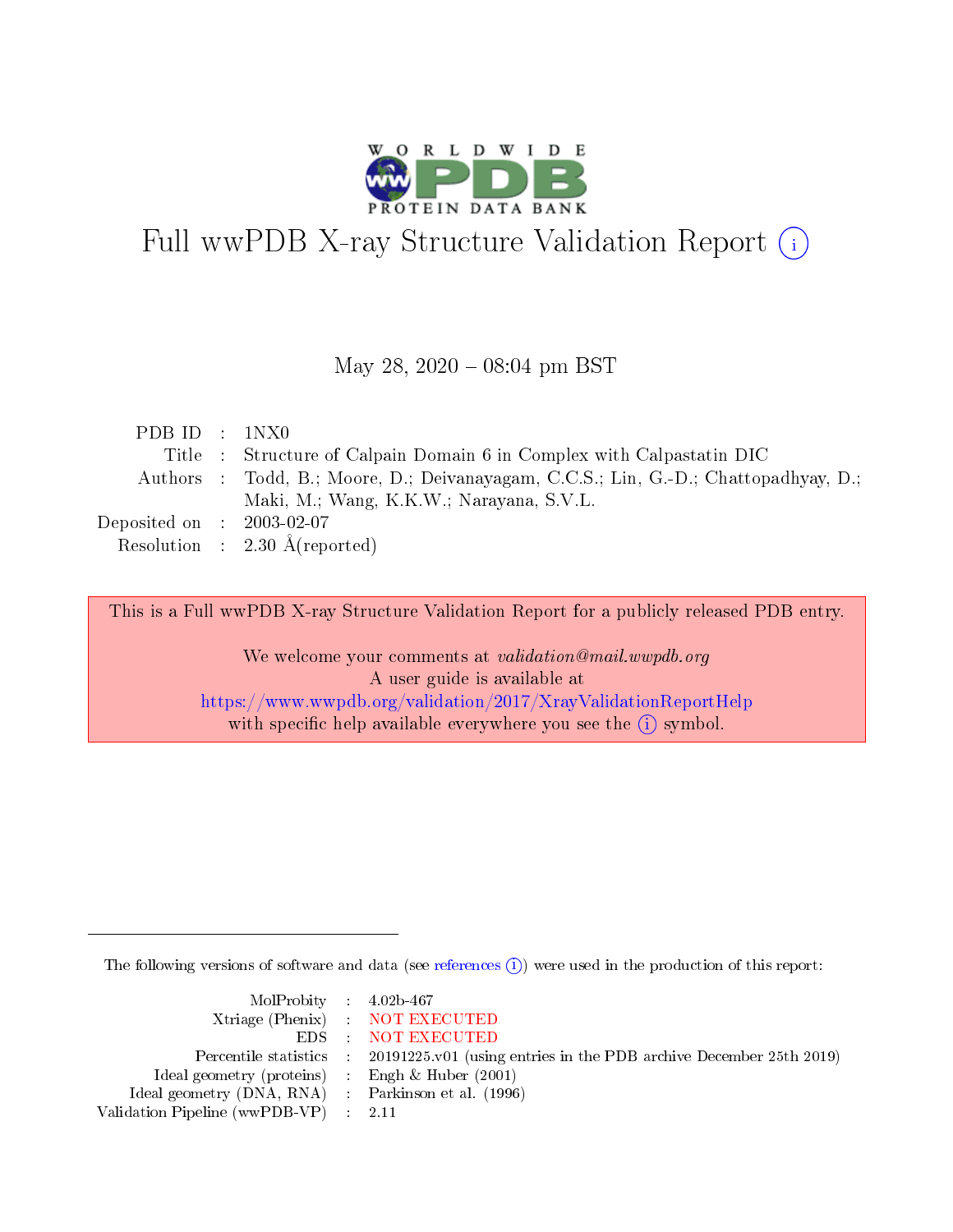# 1 [O](https://www.wwpdb.org/validation/2017/XrayValidationReportHelp#overall_quality)verall quality at a glance  $(i)$

The following experimental techniques were used to determine the structure: X-RAY DIFFRACTION

The reported resolution of this entry is 2.30 Å.

Percentile scores (ranging between 0-100) for global validation metrics of the entry are shown in the following graphic. The table shows the number of entries on which the scores are based.



| Metric                | Whole archive<br>(# $\rm{Entries}$ ) | Similar resolution<br>$(\#\text{Entries}, \text{resolution range}(\text{\AA}))$ |
|-----------------------|--------------------------------------|---------------------------------------------------------------------------------|
| Clashscore            | 141614                               | $5643(2.30-2.30)$                                                               |
| Ramachandran outliers | 138981                               | $5575(2.30-2.30)$                                                               |
| Sidechain outliers    | 138945                               | $5575(2.30-2.30)$                                                               |

The table below summarises the geometric issues observed across the polymeric chains and their fit to the electron density. The red, orange, yellow and green segments on the lower bar indicate the fraction of residues that contain outliers for  $\geq=3$ , 2, 1 and 0 types of geometric quality criteria respectively. A grey segment represents the fraction of residues that are not modelled. The numeric value for each fraction is indicated below the corresponding segment, with a dot representing fractions  $\leq=5\%$ 

Note EDS was not executed.

| Mol            | Chain         | Length         |     | Quality of chain |     |    |
|----------------|---------------|----------------|-----|------------------|-----|----|
|                | А             | 173            | 64% |                  | 32% |    |
|                | B             | 173            | 57% |                  | 38% | 6% |
| $\overline{2}$ | $\mathcal{C}$ | 12             | 58% |                  | 42% |    |
| $\overline{2}$ | D             | 12             | 42% | 33%              | 17% | 8% |
| 3              | E             | $\overline{5}$ | 20% | 80%              |     |    |

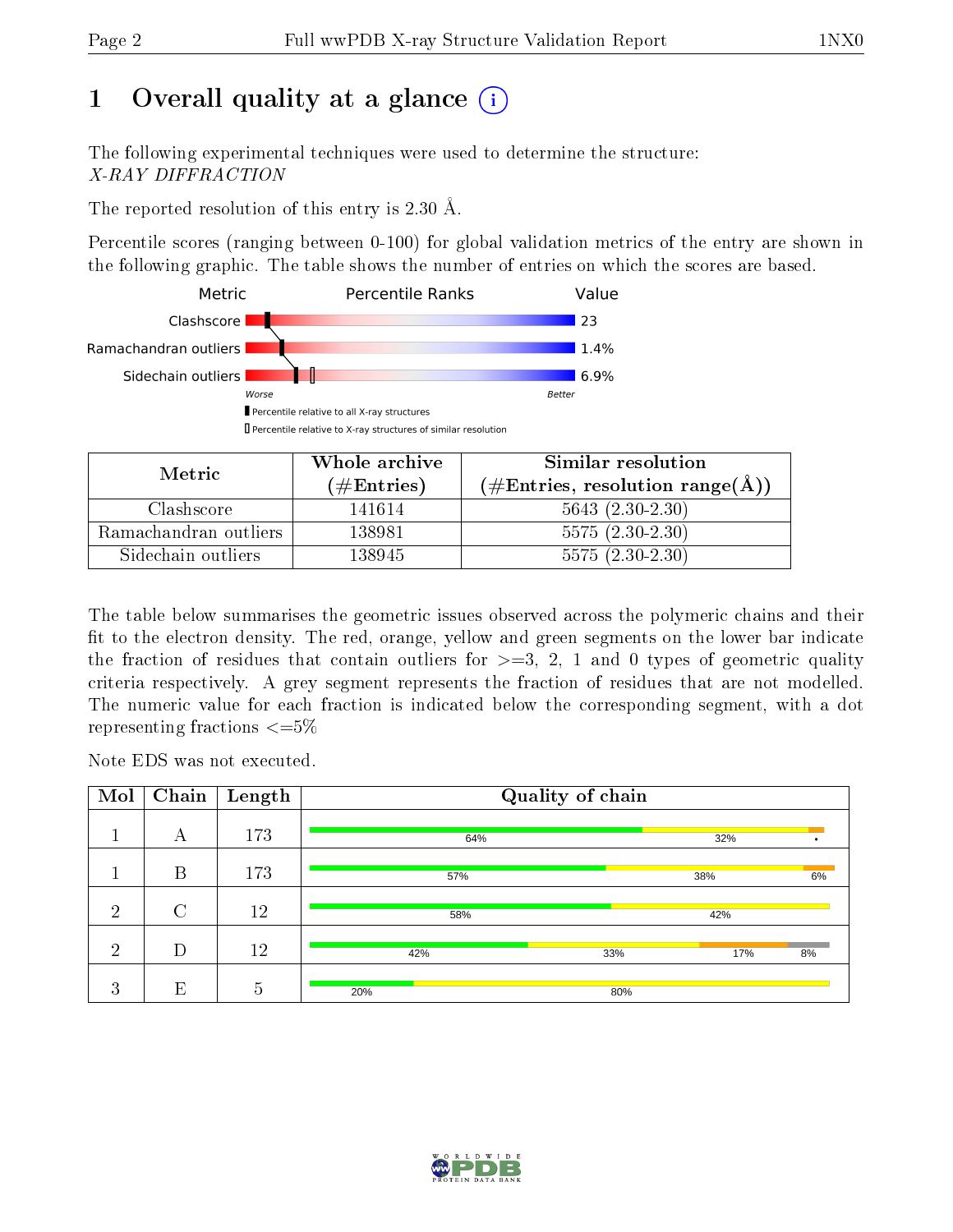# 2 Entry composition  $\left( \cdot \right)$

There are 5 unique types of molecules in this entry. The entry contains 3145 atoms, of which 0 are hydrogens and 0 are deuteriums.

In the tables below, the ZeroOcc column contains the number of atoms modelled with zero occupancy, the AltConf column contains the number of residues with at least one atom in alternate conformation and the Trace column contains the number of residues modelled with at most 2 atoms.

Molecule 1 is a protein called Calcium-dependent protease, small subunit.

| Mol | $\mid$ Chain $\mid$ Residues |                  | Atoms |             |  | $\rm ZeroOcc$   Alt $\rm Conf$   Trace |  |
|-----|------------------------------|------------------|-------|-------------|--|----------------------------------------|--|
|     | 173                          | Total C N        |       |             |  |                                        |  |
|     |                              | 1395 881 237 267 |       |             |  |                                        |  |
|     | 173                          | Total C N O      |       |             |  |                                        |  |
|     |                              | 1395-            |       | 881 237 267 |  |                                        |  |

• Molecule 2 is a protein called Calpastatin.

|  | $\text{Mol}$   Chain   Residues | Atoms       |  |       |  | $\text{ZeroOcc} \mid \text{AltConf} \mid \text{Trace}$ |  |
|--|---------------------------------|-------------|--|-------|--|--------------------------------------------------------|--|
|  | 12                              | Total C N O |  |       |  |                                                        |  |
|  |                                 | 87 52 12 23 |  |       |  |                                                        |  |
|  |                                 | Total C N O |  |       |  |                                                        |  |
|  |                                 | 80          |  | 49 11 |  |                                                        |  |

There are 2 discrepancies between the modelled and reference sequences:

| Chain |     | Residue   Modelled | Actual | ∟ Comment∶                     | Reference        |
|-------|-----|--------------------|--------|--------------------------------|------------------|
|       |     | SER                | CVS    | $^{\circ}$ CONFLICT $_{\odot}$ | $\pm$ UNP P49342 |
|       | 712 | <b>SER</b>         | CVS.   | ' CONFLICT +                   | UNP P49342       |

Molecule 3 is a protein called Small molecule inhibitor.

| Mol | Chain   Residues | Atoms                       |  |  |  | ZeroOcc   AltConf   Trace |  |
|-----|------------------|-----------------------------|--|--|--|---------------------------|--|
|     |                  | $\mbox{Total}$ $\mbox{C}$ : |  |  |  |                           |  |

Molecule 4 is CALCIUM ION (three-letter code: CA) (formula: Ca).

|  | Mol   Chain   Residues | Atoms    | $ZeroOcc \   \ AltConf \  $ |
|--|------------------------|----------|-----------------------------|
|  |                        | Total Ca |                             |
|  |                        | Total Ca |                             |

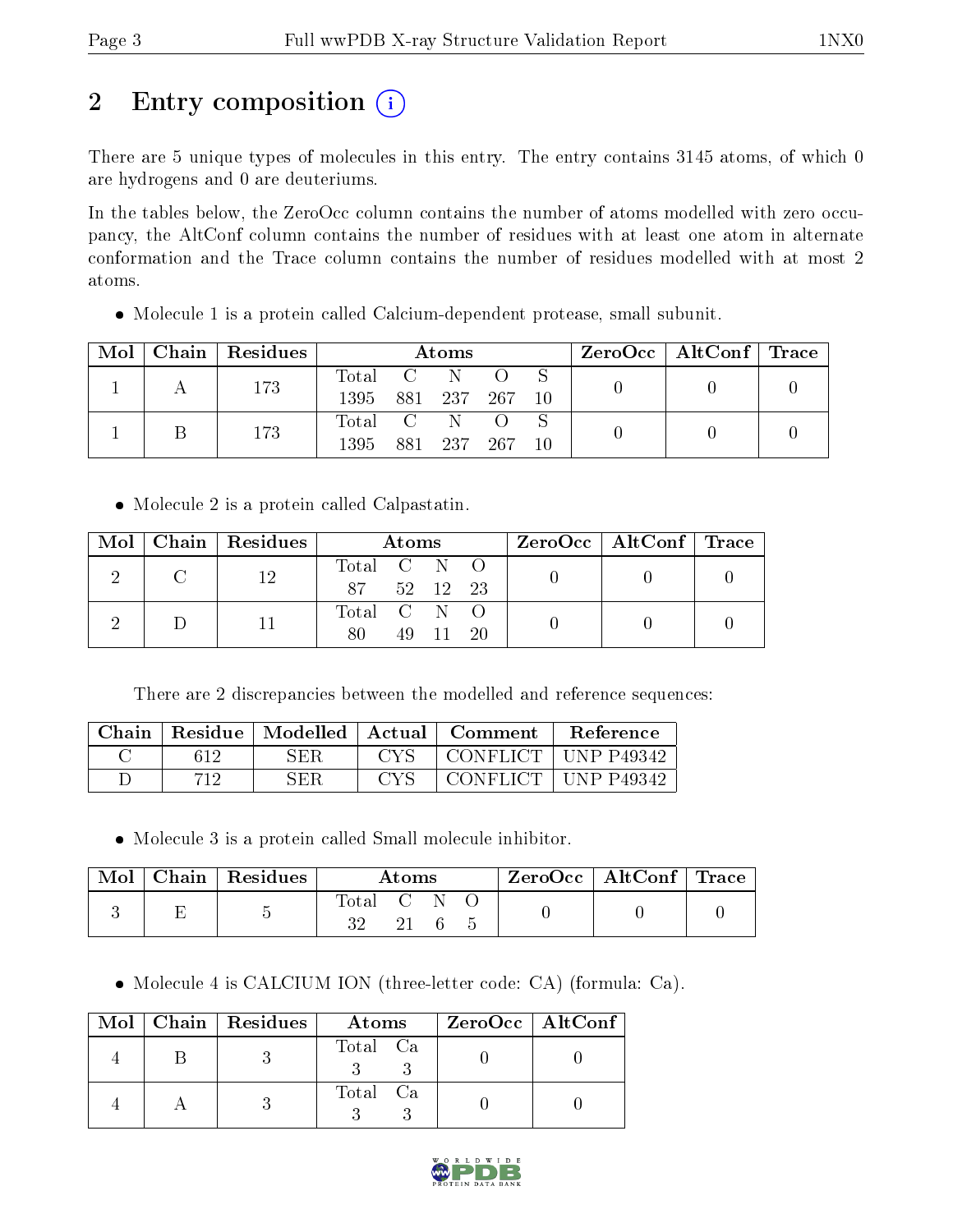$\bullet\,$  Molecule 5 is water.

| Mol | Chain | Residues | Atoms                                 | ZeroOcc   AltConf |
|-----|-------|----------|---------------------------------------|-------------------|
| 5   | А     | 88       | Total<br>$\left( \right)$<br>88<br>88 |                   |
| 5   | R     | 47       | Total<br>$\left( \right)$<br>47<br>47 |                   |
| 5   |       | 10       | Total<br>$\left( \right)$<br>10<br>10 |                   |
| 5   |       |          | Total                                 |                   |
| 5   | E     | 4        | Total<br>$\left( \right)$             |                   |

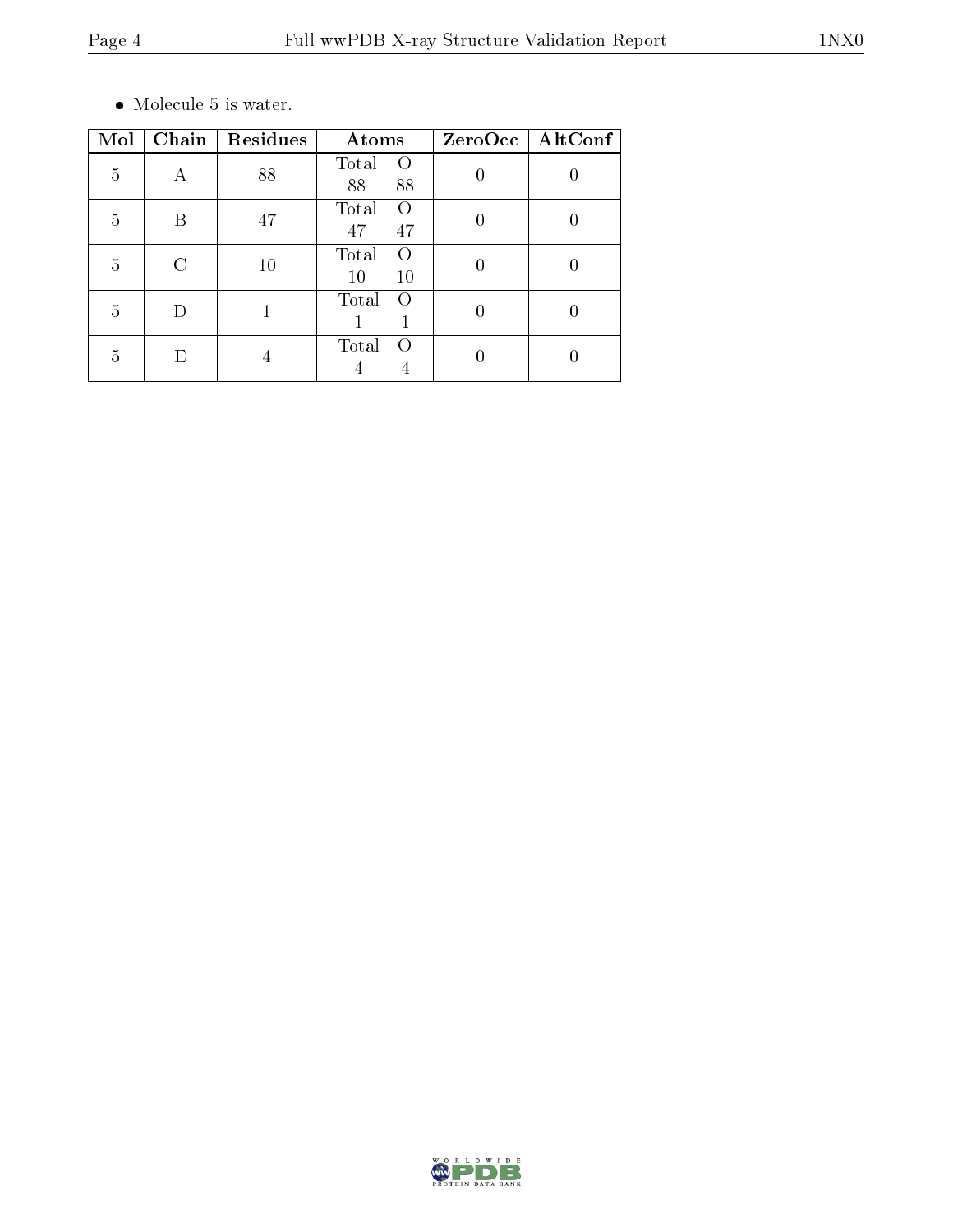# 3 Residue-property plots  $(i)$

These plots are drawn for all protein, RNA and DNA chains in the entry. The first graphic for a chain summarises the proportions of the various outlier classes displayed in the second graphic. The second graphic shows the sequence view annotated by issues in geometry. Residues are colorcoded according to the number of geometric quality criteria for which they contain at least one outlier: green  $= 0$ , yellow  $= 1$ , orange  $= 2$  and red  $= 3$  or more. Stretches of 2 or more consecutive residues without any outlier are shown as a green connector. Residues present in the sample, but not in the model, are shown in grey.

Note EDS was not executed.

• Molecule 1: Calcium-dependent protease, small subunit



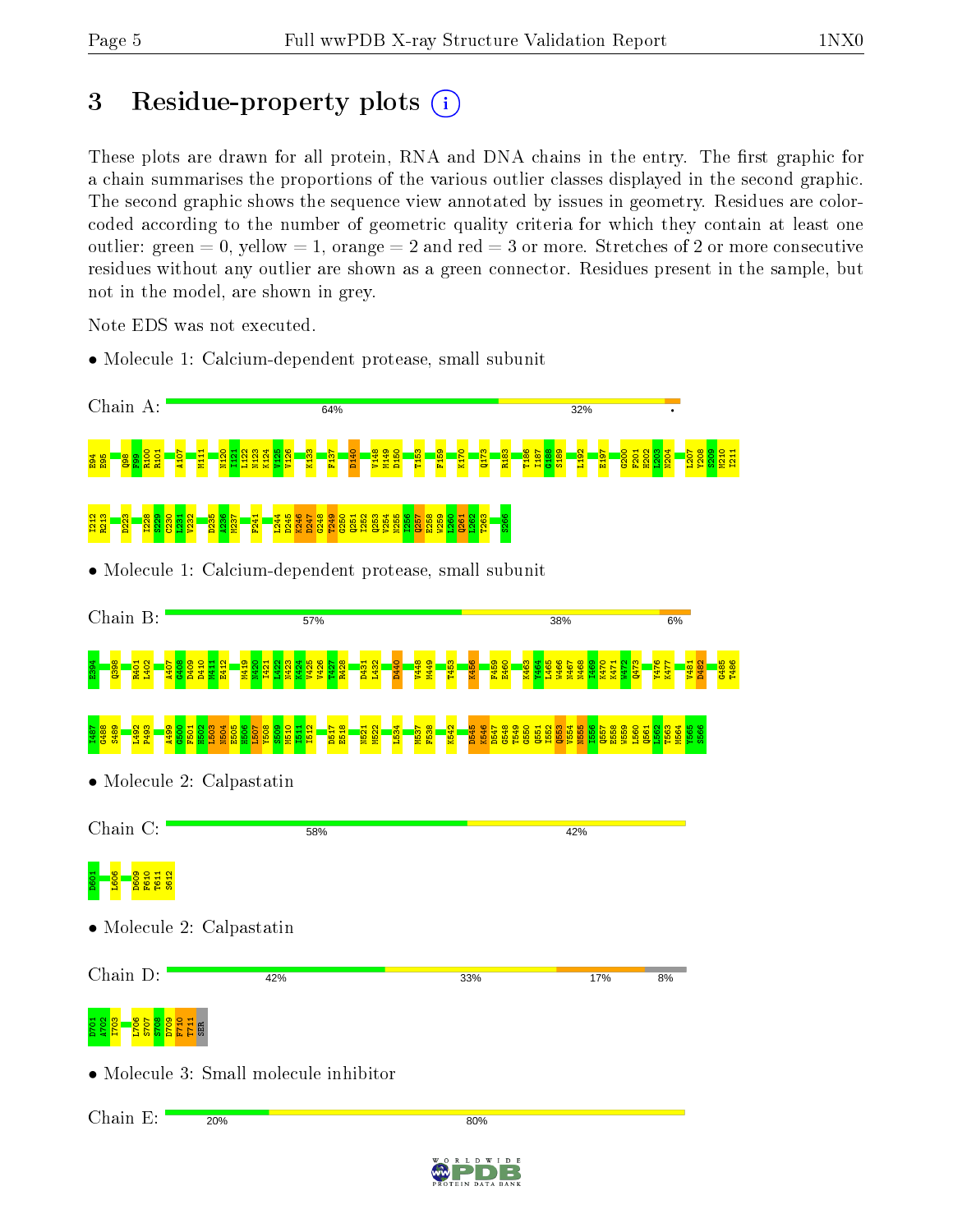

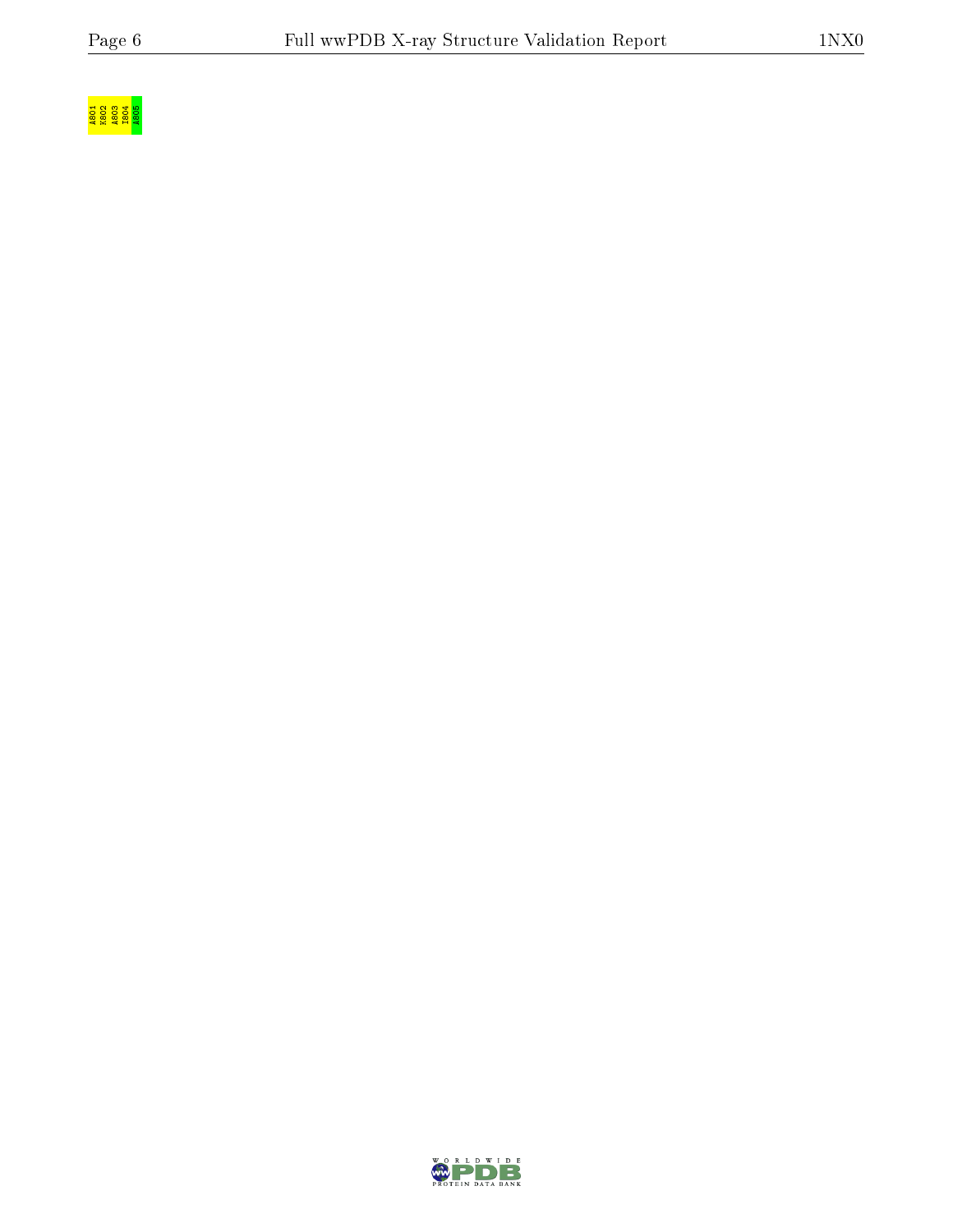# 4 Data and refinement statistics  $(i)$

Xtriage (Phenix) and EDS were not executed - this section is therefore incomplete.

| Property                               | Value                                             | Source    |
|----------------------------------------|---------------------------------------------------|-----------|
| Space group                            | P 21 21 21                                        | Depositor |
| Cell constants                         | 53.78Å 83.30Å<br>92.15Å                           | Depositor |
| a, b, c, $\alpha$ , $\beta$ , $\gamma$ | $90.00^\circ$<br>$90.00^\circ$<br>$90.00^{\circ}$ |           |
| Resolution (A)                         | 100.00<br>$-2.30$                                 | Depositor |
| % Data completeness                    | (Not available) $(100.00-2.30)$                   | Depositor |
| (in resolution range)                  |                                                   |           |
| $\mathrm{R}_{merge}$                   | 0.06                                              | Depositor |
| $\mathrm{R}_{sym}$                     | Not available)                                    | Depositor |
| Refinement program                     | CNS 0.9                                           | Depositor |
| $R, R_{free}$                          | , 0.261<br>0.218                                  | Depositor |
| Estimated twinning fraction            | No twinning to report.                            | Xtriage   |
| Total number of atoms                  | 3145                                              | wwPDB-VP  |
| Average B, all atoms $(A^2)$           | 42.0                                              | wwPDB-VP  |

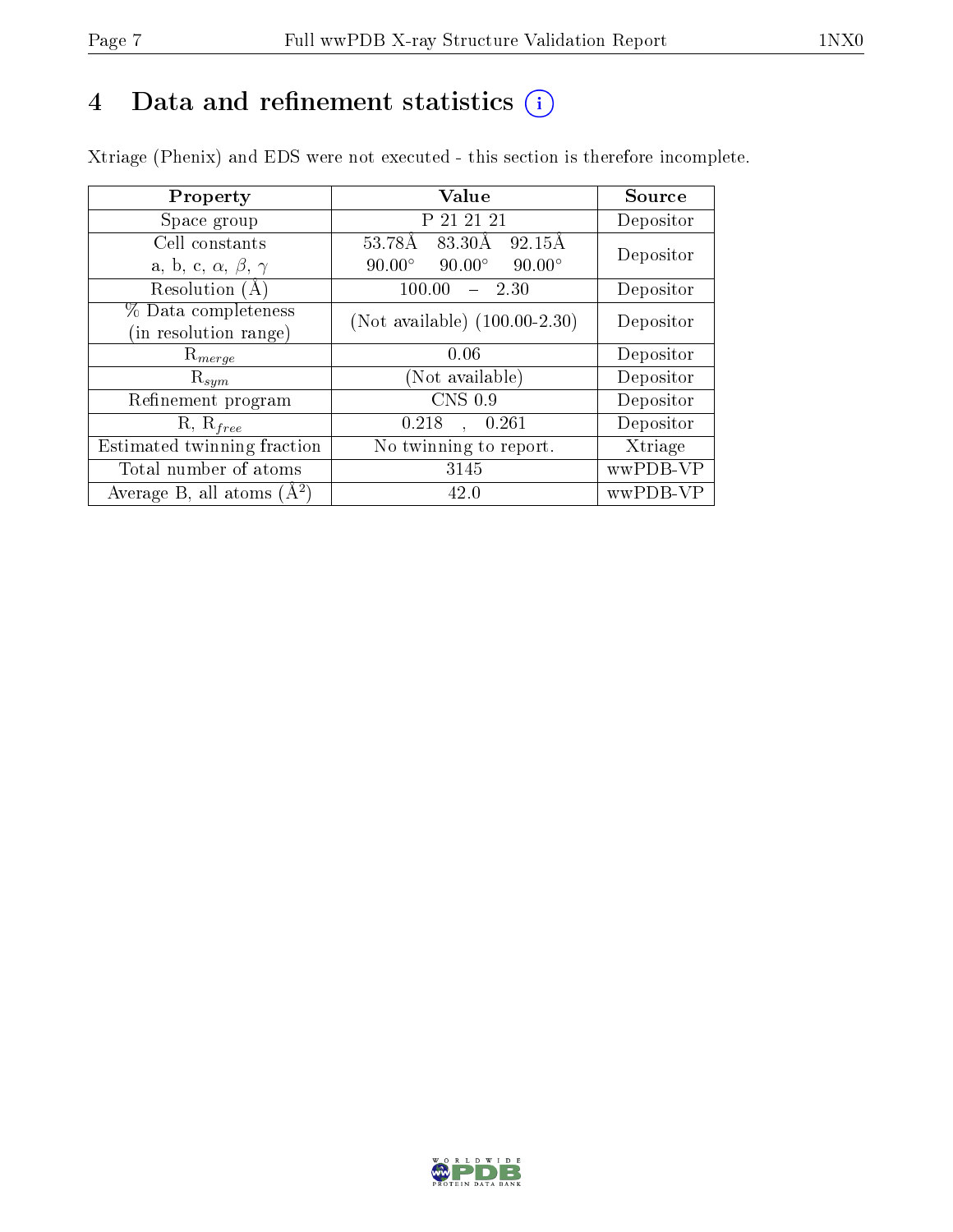# 5 Model quality  $(i)$

## 5.1 Standard geometry  $(i)$

Bond lengths and bond angles in the following residue types are not validated in this section: CA

The Z score for a bond length (or angle) is the number of standard deviations the observed value is removed from the expected value. A bond length (or angle) with  $|Z| > 5$  is considered an outlier worth inspection. RMSZ is the root-mean-square of all Z scores of the bond lengths (or angles).

|                |              |      | Bond lengths  | Bond angles |                   |  |
|----------------|--------------|------|---------------|-------------|-------------------|--|
|                | Chain<br>Mol |      | Z   > 5       | RMSZ        | # $ Z  > 5$       |  |
|                |              | 0.37 | 0/1422        | 0.57        | 0/1911            |  |
| 1              | В            | 0.34 | $\sqrt{1422}$ | 0.54        | 0/1911            |  |
| $\overline{2}$ | С            | 0.42 | 0/87          | 0.52        | 0/116             |  |
| 2              | Ð            | 0.37 | 0/80          | 0.66        | /108              |  |
| 3              | E            | 0.45 | 0/31          | 1.40        | $(2.5\%)$<br>40   |  |
| All            | All          | 0.36 | /3042         | 0.57        | 4086<br>$(0.0\%)$ |  |

There are no bond length outliers.

All (1) bond angle outliers are listed below:

|  |  |                           | Mol   Chain   Res   Type   Atoms   Z   Observed $(^\circ)$   Ideal $(^\circ)$ |          |
|--|--|---------------------------|-------------------------------------------------------------------------------|----------|
|  |  | 803   ALA   N-CA-C   5.47 | 125.77                                                                        | - 111 00 |

There are no chirality outliers.

There are no planarity outliers.

### 5.2 Too-close contacts  $(i)$

In the following table, the Non-H and H(model) columns list the number of non-hydrogen atoms and hydrogen atoms in the chain respectively. The H(added) column lists the number of hydrogen atoms added and optimized by MolProbity. The Clashes column lists the number of clashes within the asymmetric unit, whereas Symm-Clashes lists symmetry related clashes.

|  |      |      | Mol   Chain   Non-H   H(model)   H(added)   Clashes   Symm-Clashes |
|--|------|------|--------------------------------------------------------------------|
|  | 1395 | 1345 |                                                                    |
|  | 1395 | 1346 |                                                                    |
|  |      |      |                                                                    |
|  |      |      |                                                                    |
|  | າດ   |      |                                                                    |

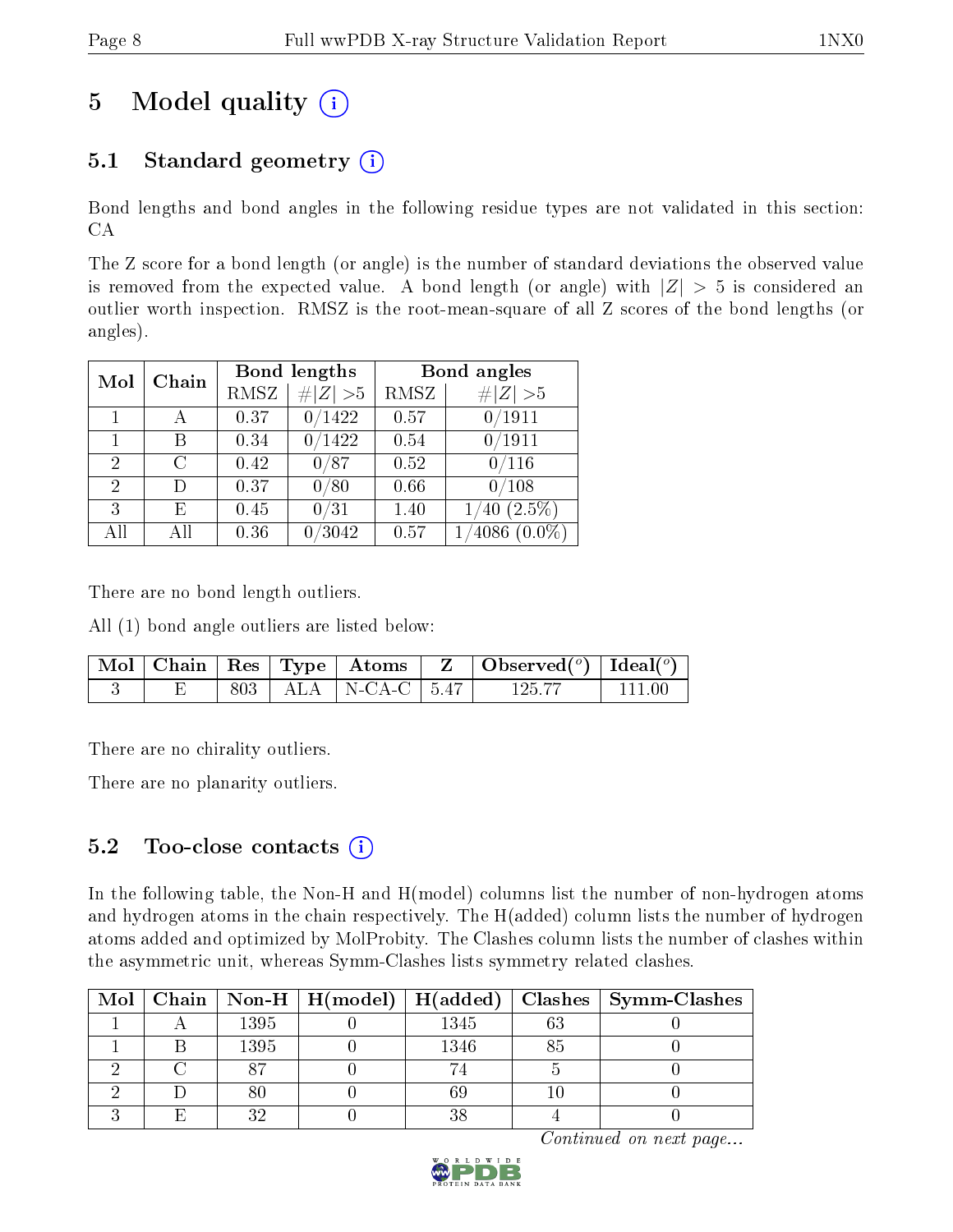|   |      |      |     | Mol   Chain   Non-H   H(model)   H(added)   Clashes   Symm-Clashes |
|---|------|------|-----|--------------------------------------------------------------------|
|   |      |      |     |                                                                    |
|   |      |      |     |                                                                    |
| − | 88   |      |     |                                                                    |
|   |      |      |     |                                                                    |
|   |      |      |     |                                                                    |
|   |      |      |     |                                                                    |
| F |      |      |     |                                                                    |
|   | 3145 | 2872 | 136 |                                                                    |

Continued from previous page...

The all-atom clashscore is defined as the number of clashes found per 1000 atoms (including hydrogen atoms). The all-atom clashscore for this structure is 23.

All (136) close contacts within the same asymmetric unit are listed below, sorted by their clash magnitude.

| Atom-1              | Atom-2                         | Interatomic      | Clash             |
|---------------------|--------------------------------|------------------|-------------------|
|                     |                                | distance $(\AA)$ | overlap $(A)$     |
| 1:A:254:VAL:HG23    | 1:A:258:GLU:HB2                | 1.55             | 0.88              |
| 1:B:431:ASP:OD2     | 1: B:477: LYS: HE2             | 1.83             | 0.79              |
| 1:B:555:ASN:ND2     | 1: B: 558: GLU: H              | 1.81             | 0.78              |
| 1:B:555:ASN:HD21    | 1:B:558:GLU:H                  | 1.32             | 0.76              |
| 1: A:237: MET:HE1   | 1:B:563:THR:HG21               | 1.68             | 0.75              |
| 1:B:398:GLN:HE22    | 1:B:401:ARG:NH2                | 1.85             | 0.75              |
| 1:B:398:GLN:HE22    | 1:B:401:ARG:HH21               | 1.34             | 0.74              |
| 1: A:208:TYR:O      | 1:A:212:ILE:HG12               | 1.90             | 0.72              |
| 1:A:244:LEU:HD23    | 1:A:252:ILE:HD12               | 1.71             | 0.71              |
| 1:B:421:ILE:O       | 1:B:425:VAL:H G23              | 1.91             | 0.71              |
| 1:A:235:ASP:OD1     | 3:E:801:ALA:HB2                | 1.89             | 0.71              |
| 1:A:261:GLN:NE2     | 1:B:507:LEU:HD22               | 2.07             | 0.69              |
| 1: A:261: GLN:HG3   | 1:B:510:MET:SD                 | 2.33             | 0.69              |
| 1: A:201:PHE:CE2    | $3: E:801: ALA: \overline{HA}$ | 2.28             | 0.69              |
| 1:B:473:GLN:HE22    | 1:B:477:LYS:HD2                | 1.57             | 0.69              |
| 1:A:261:GLN:HE22    | 1:B:507:LEU:HD22               | 1.58             | 0.68              |
| 1: A: 133: LYS: HE3 | 1: A:186:THR:CG2               | 2.24             | 0.68              |
| 1: A:254: VAL: CG2  | 1: A:258: GLU:HB2              | 2.24             | 0.68              |
| 2:D:706:LEU:HA      | 2:D:709:ASP:OD1                | 1.94             | 0.67              |
| 1:B:481:VAL:HG23    | 1:B:482:ASP:N                  | 2.10             | $0.67\,$          |
| 1: A:237: MET:CE    | 1:B:563:THR:HG21               | 2.23             | 0.67              |
| 1:B:489:SER:HA      | 1:B:492:LEU:HD12               | 1.78             | 0.65              |
| 1:B:432:LEU:HD21    | 1:B:477:LYS:HE3                | 1.78             | 0.64              |
| 1:A:187:ILE:HG22    | 1: A: 192: LEU: HG             | 1.79             | $\,0.64$          |
| 1: A:210: MET:CE    | 1:A:213:ARG:HH11               | 2.12             | 0.63              |
| 1:A:189:SER:HA      | 1:A:192:LEU:HD12               | 1.81             | $\overline{0.62}$ |

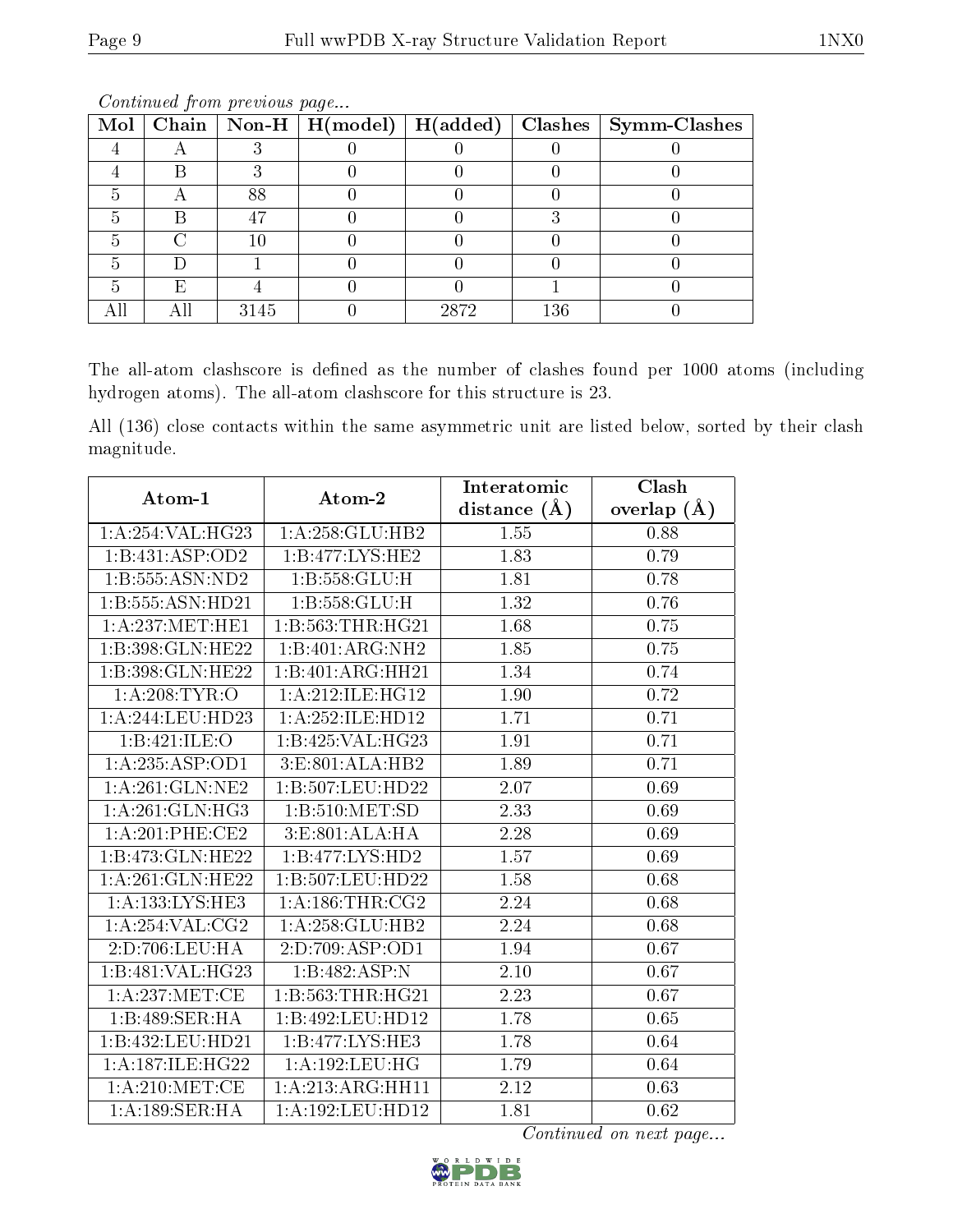| Comunaca jiom previous page  |                              | Interatomic    | Clash         |
|------------------------------|------------------------------|----------------|---------------|
| Atom-1                       | Atom-2                       | distance $(A)$ | overlap $(A)$ |
| 1:B:467:ASN:HA               | 1:B:470:LYS:HE2              | 1.82           | 0.61          |
| $1:A:202:HI\overline{S:HE1}$ | 5:E:1076:HOH:O               | 1.84           | 0.61          |
| 1:A:133:LYS:O                | $1:A:223:ASP:H\overline{B2}$ | 2.01           | 0.59          |
| 1:B:398:GLN:NE2              | 1:B:401:ARG:NH2              | 2.50           | 0.59          |
| 1:A:94:GLU:HG2               | 1:A:95:GLU:H                 | 1.67           | 0.58          |
| 1:B:423:ASN:HA               | 1:B:426:VAL:HG22             | 1.85           | 0.58          |
| 1: A:246: LYS: HG3           | 1:A:247:ASP:H                | 1.67           | 0.58          |
| 1:A:204:ASN:HD21             | 1:B:557:GLN:NE2              | 2.02           | 0.58          |
| 1:B:555:ASN:HD22             | 1:B:555:ASN:C                | 2.07           | 0.58          |
| 1:B:549:THR:HG23             | 1: B: 551: GLN: H            | 1.68           | 0.58          |
| 1:B:503:LEU:HD21             | 1:B:534:LEU:HD21             | 1.86           | 0.57          |
| 1:A:202:HIS:O                | 3:E:804:ILE:HB               | 2.04           | 0.57          |
| 1:A:259:TRP:CZ2              | 1:B:537:MET:HE1              | 2.40           | 0.57          |
| 1: A:241:PHE:CE1             | 1: A:252: ILE: HG12          | 2.40           | 0.57          |
| 1:B:466:TRP:CE2              | 2:D:706:LEU:HD22             | 2.41           | 0.56          |
| 1:B:449:MET:HE3              | 1:B:465:LEU:HA               | 1.86           | 0.56          |
| 1:B:473:GLN:HE22             | 1:B:477:LYS:CD               | 2.17           | 0.56          |
| 1:B:554:VAL:HG23             | 1: B: 558: GLU: CB           | 2.36           | 0.56          |
| 1: A:173: GLN: HG3           | 2:C:610:PHE:CE2              | 2.41           | 0.56          |
| 1:A:107:ALA:HB3              | 1: A:111:MET:HE1             | 1.88           | 0.55          |
| 1:B:481:VAL:HG23             | 1:B:482:ASP:H                | 1.71           | 0.55          |
| 1:B:554:VAL:HG23             | 1:B:558:GLU:HB2              | 1.87           | 0.55          |
| 1: A:94: GLU: HG2            | 1: A:95: GLU:N               | 2.22           | 0.55          |
| 1:B:508:TYR:CZ               | 1:B:512:ILE:HD11             | 2.43           | 0.54          |
| 1:A:126:VAL:HG11             | 1: A:137:PHE:HE1             | 1.72           | 0.54          |
| 1:B:492:LEU:N                | 1:B:493:PRO:HD2              | 2.23           | 0.54          |
| 1: A:263:THR:HG21            | 1: B: 537: MET:CE            | 2.38           | 0.53          |
| 1:B:548:GLY:C                | 1:B:550:GLY:H                | 2.10           | 0.53          |
| 1:B:545:ASP:CG               | 1:B:548:GLY:HA2              | 2.30           | 0.52          |
| 2:D:710:PHE:CD1              | 2:D:710:PHE:O                | 2.63           | 0.52          |
| 1:B:538:PHE:O                | 1: B:542: LYS: HG3           | 2.09           | 0.51          |
| $1:B:477:LYS:\overline{NZ}$  | 2:D:711:THR:C                | 2.63           | 0.51          |
| 2:C:611:THR:O                | 2:C:612:SER:HB3              | 2.10           | 0.51          |
| 1:B:473:GLN:NE2              | 1: B:477: LYS: CE            | 2.74           | 0.51          |
| 2:D:710:PHE:HD1              | 2:D:710:PHE:O                | 1.93           | 0.51          |
| 1: B:548: GLY: C             | 1: B: 550: GLY:N             | 2.63           | 0.50          |
| 1:A:173:GLN:HG3              | 2:C:610:PHE:CD2              | 2.46           | 0.50          |
| 1: A:237: MET:HE3            | 1: B:559:TRP: CZ2            | 2.46           | 0.50          |
| 1: B: 456: LYS: HE2          | 5:B:1083:HOH:O               | 2.11           | 0.50          |
| 1: B: 459: PHE: CZ           | 1: B: 463: LYS: HD3          | 2.47           | 0.50          |
| 1:B:466:TRP:HE1              | 2:D:709:ASP:CG               | $2.15\,$       | 0.49          |

Continued from previous page.

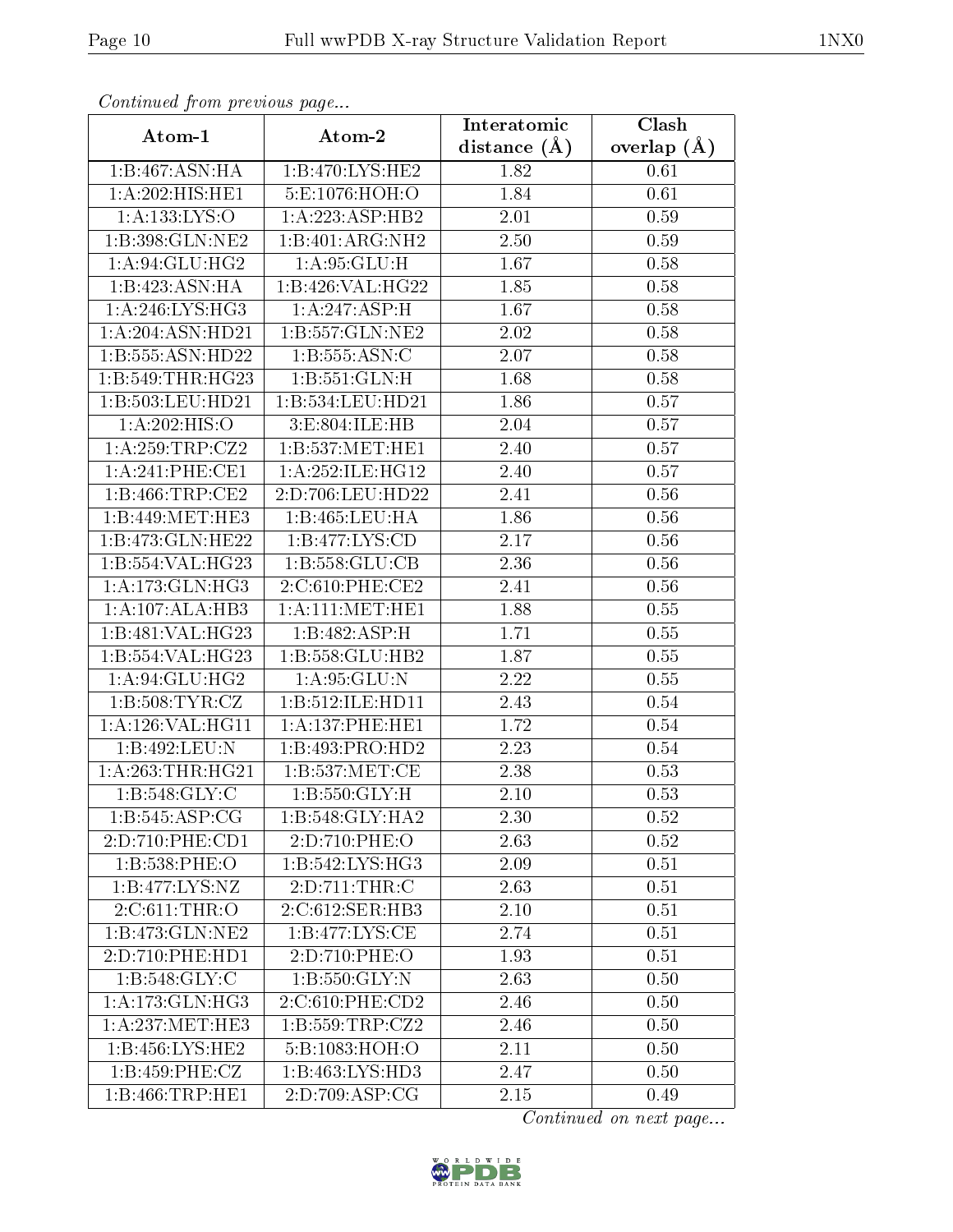| Continuea from previous page |                                           | Interatomic       | Clash         |
|------------------------------|-------------------------------------------|-------------------|---------------|
| Atom-1                       | Atom-2                                    | distance $(A)$    | overlap $(A)$ |
| 1:A:192:LEU:HD13             | 1:A:212:ILE:CD1                           | 2.43              | 0.49          |
| 1:A:122:LEU:O                | 1:A:126:VAL:HG13                          | 2.12              | 0.49          |
| 1:B:440:ASP:OD1              | 1:B:440:ASP:N                             | 2.44              | 0.48          |
| 1:B:488:GLY:O                | 1:B:492:LEU:HG                            | 2.14              | 0.48          |
| 1:B:402:LEU:O                | 1:B:402:LEU:HD23                          | 2.13              | 0.48          |
| 1:A:237:MET:CE               | 1:B:559:TRP:CZ2                           | 2.96              | 0.48          |
| 1:B:481:VAL:CG2              | 1:B:482:ASP:N                             | 2.77              | 0.48          |
| 1:B:476:TYR:OH               | 1:B:486:THR:HA                            | 2.14              | 0.48          |
| 1: A:200: GLY:O              | 3:E:802:LYS:HG3                           | 2.12              | 0.48          |
| 1:B:555:ASN:ND2              | 1: B: 555: ASN: C                         | 2.67              | 0.48          |
| 1: A:210: MET:CE             | 1:B:453:THR:HB                            | 2.44              | 0.47          |
| 1: A:98: GLN: HA             | 1:A:101:ARG:NH1                           | 2.29              | 0.47          |
| 1:B:477:LYS:HZ3              | 2: D: 711: THR: C                         | 2.16              | 0.47          |
| 1: A:210:MET:SD              | 1: B: 561: GLN: OE1                       | 2.73              | 0.47          |
| 1:A:255:ASN:OD1              | 1:A:257:GLN:N                             | 2.47              | 0.47          |
| 1:A:197:GLU:HA               | 1: A:201:PHE:O                            | 2.15              | 0.47          |
| 1:B:407:ALA:HB1              | 1:B:412:GLU:N                             | 2.29              | 0.47          |
| 1: B:508: TYR:OH             | 1:B:512:ILE:HD11                          | 2.14              | 0.47          |
| $1:B:\overline{554:VAL:CG2}$ | 1:B:558:GLU:HB2                           | 2.45              | 0.47          |
| 1:A:120:ASN:O                | 1: A:124:LYS:HG3                          | 2.14              | 0.47          |
| 1: B: 468: ASN:O             | 1: B:471: LYS: HG2                        | 2.15              | 0.47          |
| 1:A:133:LYS:HE3              | 1: A: 186: THR: HG23                      | 1.93              | 0.47          |
| 1:A:248:GLY:O                | 1:A:249:THR:C                             | 2.52              | 0.47          |
| 1: A:100:ARG:HA              | $1: A:159:$ PHE:CE1                       | 2.50              | 0.46          |
| 1: A:149:MET:HE3             | 1:A:232:VAL:HG13                          | 1.97              | 0.46          |
| 1:B:398:GLN:NE2              | $1:B:398:\overline{\text{GLN:H}\text{A}}$ | $\overline{2}.30$ | 0.46          |
| 1:A:254:VAL:HG23             | 1: A:258: GLU:CB                          | 2.39              | 0.45          |
| 1:B:402:LEU:C                | 1:B:402:LEU:HD23                          | 2.37              | 0.45          |
| 1:A:150:ASP:OD2              | 1: A: 153: THR: HA                        | 2.17              | 0.44          |
| 1:B:504:ASN:C                | 1: B: 505: GLU: HG2                       | 2.37              | 0.44          |
| 1: A: 133: LYS: HE3          | 1: A: 186: THR: HG21                      | 2.00              | 0.44          |
| 1:B:501:PHE:HB3              | 1:B:503:LEU:HD21                          | 1.99              | 0.44          |
| 1:A:211:ILE:HD12             | 1: A:230: CYS:SG                          | 2.57              | 0.44          |
| 1:B:517:ASP:OD1              | 1:B:521:ASN:HB2                           | 2.18              | 0.44          |
| 1:A:253:GLN:HA               | 1:B:552:ILE:O                             | 2.18              | 0.43          |
| 1:B:560:LEU:O                | 1:B:564:MET:HB2                           | 2.18              | 0.43          |
| 1: B:477: LYS: HG2           | 5:B:1154:HOH:O                            | 2.18              | 0.43          |
| 2:C:606:LEU:O                | 2:C:609:ASP:HB2                           | 2.19              | 0.43          |
| 1:B:468:ASN:HA               | 1:B:468:ASN:HD22                          | 1.65              | 0.43          |
| 1: A:170: LYS: HG3           | 2:C:609:ASP:HB3                           | 2.00              | 0.43          |
| 1:A:228:ILE:O                | $1:A:232:\overline{VAL:HG23}$             | 2.18              | 0.43          |

Continued from previous page.

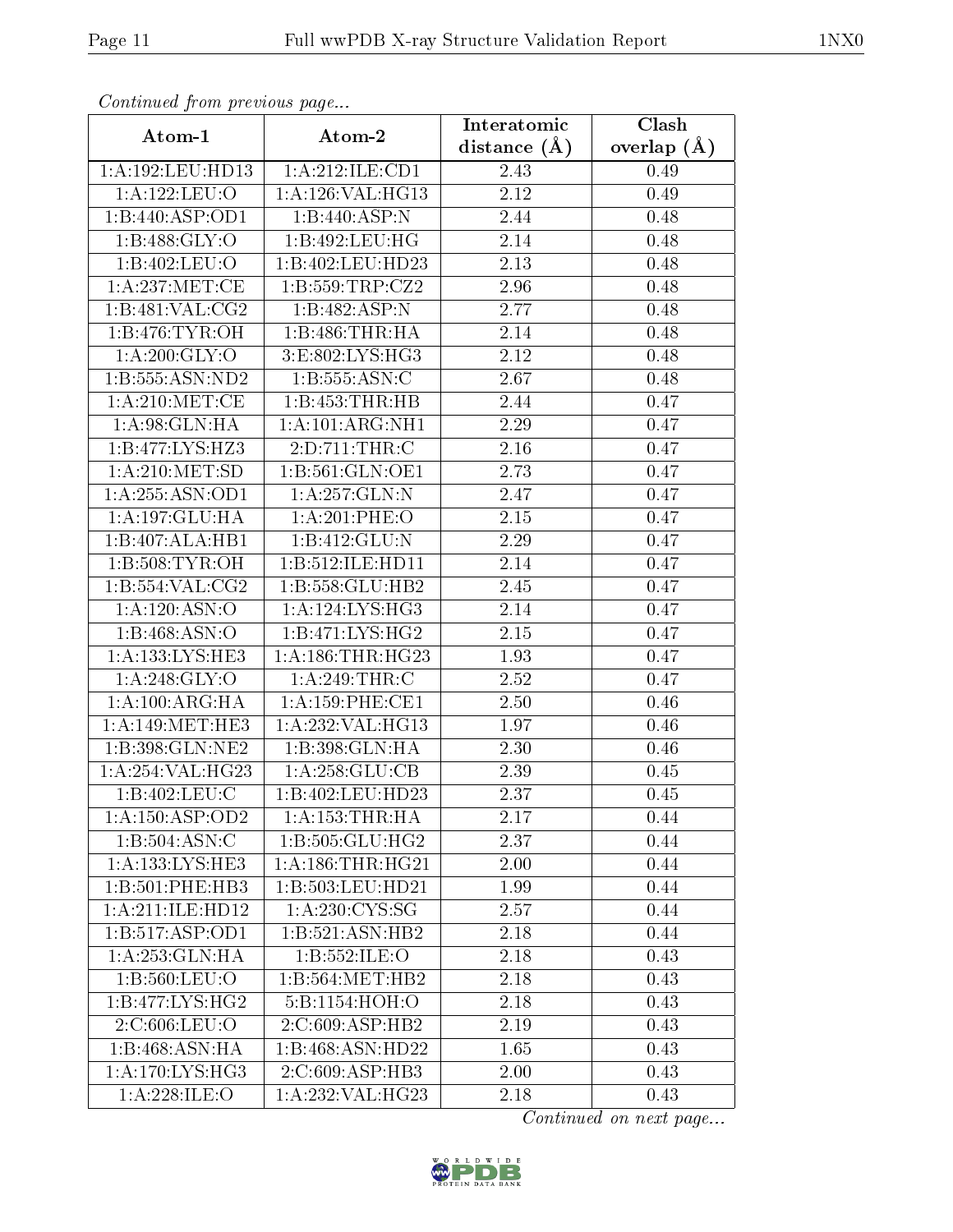| $F^{(1)}(x) = F^{(2)}(x) = F^{(1)}(x) = F^{(2)}(x) = F^{(1)}(x) = F^{(1)}(x) = F^{(1)}(x) = F^{(1)}(x) = F^{(1)}(x) = F^{(1)}(x) = F^{(1)}(x) = F^{(1)}(x) = F^{(1)}(x) = F^{(1)}(x) = F^{(1)}(x) = F^{(1)}(x) = F^{(1)}(x) = F^{(1)}(x) = F^{(1)}(x) = F^{(1)}(x) = F^{(1)}(x) = F^{(1)}(x) = F^{(1)}(x) = F^{(1)}(x) = F^{(1$ |                                   | Interatomic       | Clash         |
|---------------------------------------------------------------------------------------------------------------------------------------------------------------------------------------------------------------------------------------------------------------------------------------------------------------------------------|-----------------------------------|-------------------|---------------|
| Atom-1                                                                                                                                                                                                                                                                                                                          | Atom-2                            | distance $(A)$    | overlap $(A)$ |
| 1: A: 123: ASN: HA                                                                                                                                                                                                                                                                                                              | 1:A:126:VAL:HG22                  | 2.00              | 0.43          |
| 1:B:492:LEU:HD21                                                                                                                                                                                                                                                                                                                | 1:B:522:MET:HB3                   | 2.00              | 0.43          |
| 1:B:503:LEU:H                                                                                                                                                                                                                                                                                                                   | 1:B:503:LEU:HG                    | 1.74              | 0.43          |
| 1:B:419:MET:HE2                                                                                                                                                                                                                                                                                                                 | 5:B:1134:HOH:O                    | 2.19              | 0.42          |
| 1:B:547:ASP:OD1                                                                                                                                                                                                                                                                                                                 | 1:B:547:ASP:O                     | 2.36              | 0.42          |
| 1:A:183:ARG:HG3                                                                                                                                                                                                                                                                                                                 | 1:A:183:ARG:HH11                  | 1.85              | 0.42          |
| 1: B:518: GLU: H                                                                                                                                                                                                                                                                                                                | 1: B: 518: GLU: CD                | 2.23              | 0.42          |
| 1:A:253:GLN:CD                                                                                                                                                                                                                                                                                                                  | 1:B:551:GLN:HE21                  | 2.23              | 0.42          |
| 2:D:703:ILE:O                                                                                                                                                                                                                                                                                                                   | $2:D:707:\overline{\text{SER:}N}$ | 2.45              | 0.42          |
| 1: A:149:MET:CE                                                                                                                                                                                                                                                                                                                 | 1: A:232:VAL:HG13                 | 2.49              | 0.42          |
| 1:B:481:VAL:CG2                                                                                                                                                                                                                                                                                                                 | 1:B:482:ASP:H                     | 2.32              | 0.42          |
| 1: A:249:THR:OG1                                                                                                                                                                                                                                                                                                                | 1: A:250: GLY:N                   | 2.51              | 0.42          |
| 1:B:466:TRP:NE1                                                                                                                                                                                                                                                                                                                 | 2:D:709:ASP:OD1                   | 2.47              | 0.42          |
| 2:D:710:PHE:CD1                                                                                                                                                                                                                                                                                                                 | 2:D:710:PHE:C                     | 2.94              | 0.41          |
| 1:B:553:GLN:HE21                                                                                                                                                                                                                                                                                                                | 1:B:553:GLN:HB3                   | 1.61              | 0.41          |
| 1: A:98: GLN: HG3                                                                                                                                                                                                                                                                                                               | 1:A:101:ARG:HH12                  | 1.86              | 0.41          |
| 1:A:259:TRP:CZ2                                                                                                                                                                                                                                                                                                                 | 1:B:537:MET:CE                    | 3.04              | 0.41          |
| 1:A:140:ASP:CG                                                                                                                                                                                                                                                                                                                  | 1:B:440:ASP:OD2                   | 2.59              | 0.41          |
| 1:B:431:ASP:O                                                                                                                                                                                                                                                                                                                   | 1:B:485:GLY:HA2                   | 2.20              | 0.41          |
| 1: B: 517: ASP: C                                                                                                                                                                                                                                                                                                               | 1:B:517:ASP:OD2                   | 2.59              | 0.41          |
| 1:A:210:MET:HE3                                                                                                                                                                                                                                                                                                                 | 1:B:453:THR:HB                    | $\overline{2.03}$ | 0.41          |
| 1:B:499:ALA:HB3                                                                                                                                                                                                                                                                                                                 | 1:B:501:PHE:HD1                   | 1.86              | 0.41          |
| 1:A:197:GLU:OE2                                                                                                                                                                                                                                                                                                                 | 1:A:202:HIS:HD2                   | 2.04              | 0.40          |
| 1:B:492:LEU:HD13                                                                                                                                                                                                                                                                                                                | 1:B:512:ILE:CD1                   | 2.51              | 0.40          |
| 1: A:210:MET:HG3                                                                                                                                                                                                                                                                                                                | 1:B:561:GLN:OE1                   | 2.21              | 0.40          |
| 1:B:428:ARG:HG3                                                                                                                                                                                                                                                                                                                 | $1:B:428:ARG:\overline{HH11}$     | 1.86              | 0.40          |
| 1: B:547: ASP:CG                                                                                                                                                                                                                                                                                                                | 1:B:547:ASP:O                     | 2.60              | 0.40          |
| 1:A:263:THR:HG21                                                                                                                                                                                                                                                                                                                | 1:B:537:MET:HE3                   | 2.03              | 0.40          |

Continued from previous page...

There are no symmetry-related clashes.

### 5.3 Torsion angles  $(i)$

#### 5.3.1 Protein backbone (i)

In the following table, the Percentiles column shows the percent Ramachandran outliers of the chain as a percentile score with respect to all X-ray entries followed by that with respect to entries of similar resolution.

The Analysed column shows the number of residues for which the backbone conformation was analysed, and the total number of residues.

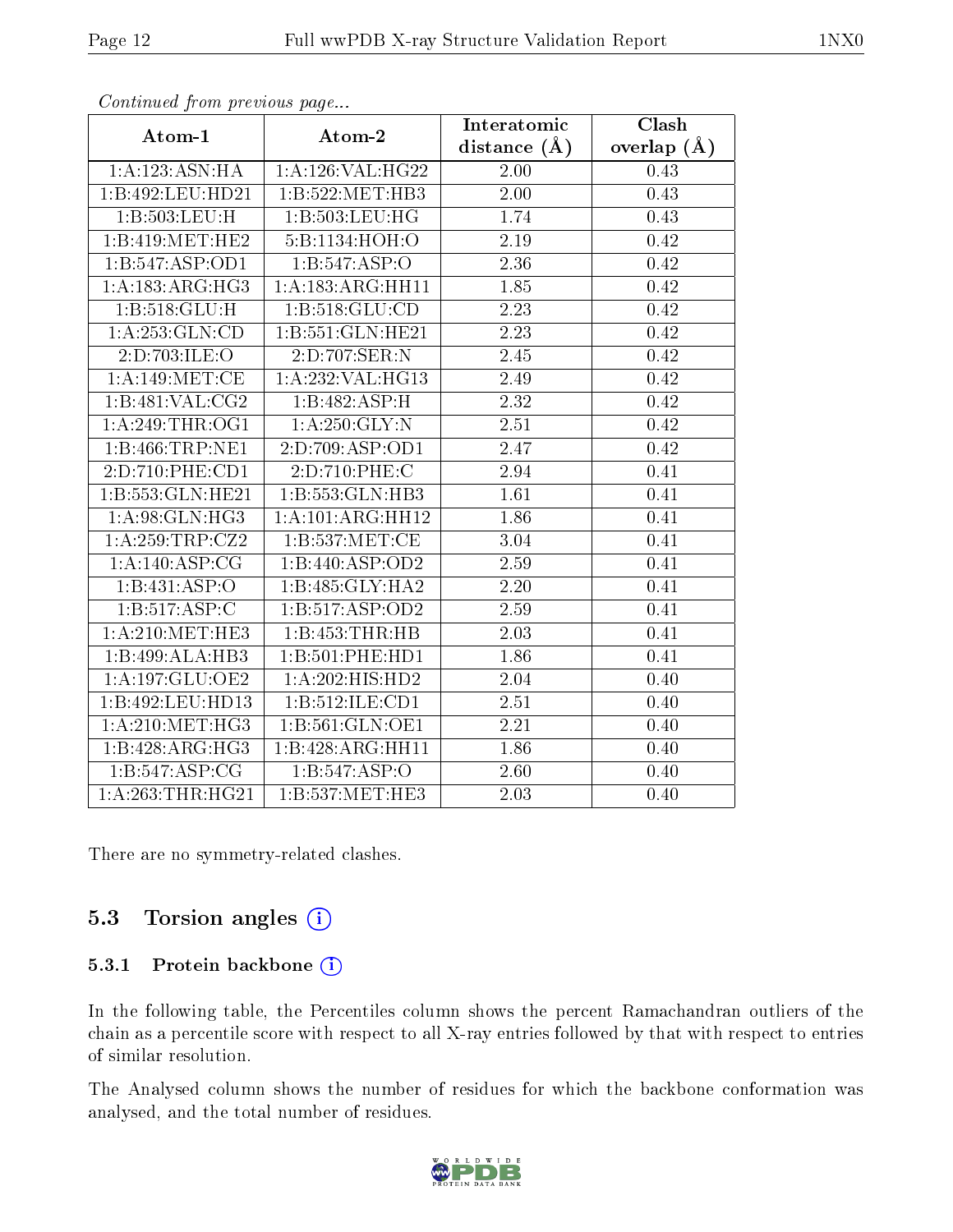| Mol            | Chain   | Analysed        | Favoured    | <b>Allowed</b>   | Outliers         | Percentiles |
|----------------|---------|-----------------|-------------|------------------|------------------|-------------|
| 1              | А       | $171/173$ (99%) | 162 (95%)   | 6 $(4%)$         | $3(2\%)$         | 7 <br>8     |
|                | B       | $171/173$ (99%) | 157 (92%)   | 12 (7%)          | $2(1\%)$         | 14<br>13    |
| $\overline{2}$ | $\rm C$ | $10/12$ (83%)   | $10(100\%)$ | $\theta$         | $\left( \right)$ | 100<br>100  |
| $\overline{2}$ | D       | 9/12(75%)       | $9(100\%)$  | $\left( \right)$ | $\overline{0}$   | 100<br>100  |
| 3              | Ε       | $3/5(60\%)$     | $\Omega$    | 3 $(100\%)$      | $\overline{0}$   | 100<br>100  |
| All            | All     | 364/375(97%)    | 338 (93%)   | $21(6\%)$        | $5(1\%)$         | 11<br>11    |

All (5) Ramachandran outliers are listed below:

| Mol | Chain | Res | Type |
|-----|-------|-----|------|
|     |       | 246 | LYS. |
|     |       | 249 | THR. |
|     |       | 409 | ASP  |
|     |       | 245 | ASP  |
|     |       | 546 | LYS  |

#### 5.3.2 Protein sidechains  $(i)$

In the following table, the Percentiles column shows the percent sidechain outliers of the chain as a percentile score with respect to all X-ray entries followed by that with respect to entries of similar resolution.

The Analysed column shows the number of residues for which the sidechain conformation was analysed, and the total number of residues.

| Mol | Chain        | Analysed            | Rotameric    | Outliers         | Percentiles |     |
|-----|--------------|---------------------|--------------|------------------|-------------|-----|
|     | $\mathbf{A}$ | $150/150$ $(100\%)$ | 143 (95%)    | 7(5%)            | 26          | 37  |
|     | В            | $150/150$ $(100\%)$ | 137 $(91\%)$ | $13(9\%)$        | 10          | 12  |
| 2   | $\Gamma$     | $10/10$ $(100\%)$   | $10(100\%)$  | $\left( \right)$ | 100         | 100 |
| 2   | D            | $9/10(90\%)$        | 7(78%)       | 2(22%)           |             |     |
| 3   | F,           | $2/2$ (100%)        | $2(100\%)$   | $\Omega$         | 100         | 100 |
| All | All          | $321/322$ (100%)    | 299 (93%)    | 22(7%)           | 15          | 20  |

All (22) residues with a non-rotameric sidechain are listed below:

| Mol | Chain | Res | Type       |
|-----|-------|-----|------------|
|     |       | 140 |            |
|     |       | 148 | $\sqrt{A}$ |
|     |       | 207 | ∴H∖L       |

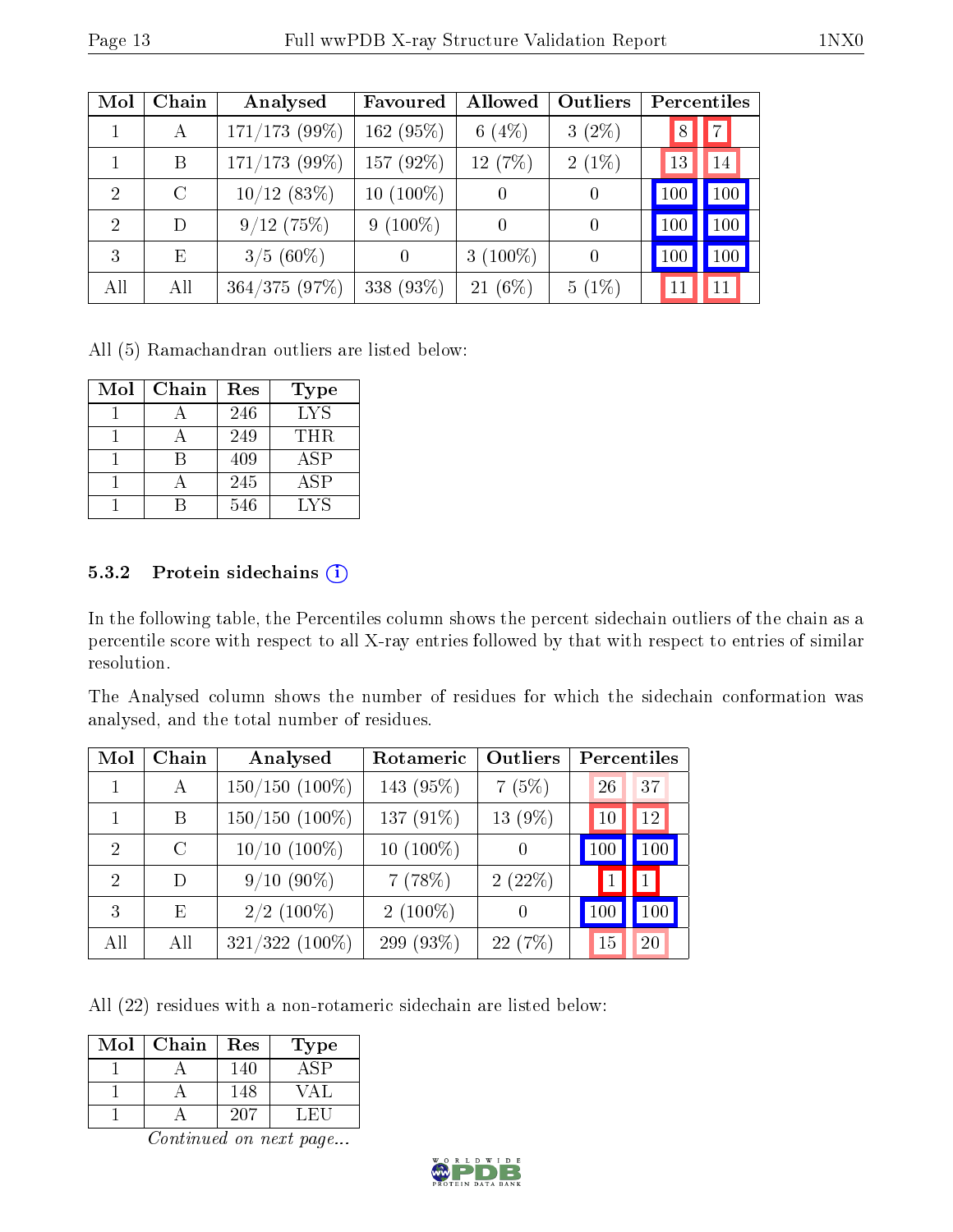| Mol            | Chain                   | Res              | ັ<br>Type               |
|----------------|-------------------------|------------------|-------------------------|
| $\mathbf{1}$   | A                       | 247              | <b>ASP</b>              |
| $\mathbf{1}$   | $\overline{\rm A}$      | 251              | $\overline{\text{GLN}}$ |
| $\mathbf{1}$   | $\overline{A}$          | 257              | <b>GLN</b>              |
| $\mathbf{1}$   | $\overline{A}$          | 261              | <b>GLN</b>              |
| $\mathbf{1}$   | $\overline{\mathrm{B}}$ | 410              | <b>ASP</b>              |
| $\mathbf{1}$   | B                       | 440              | ASP                     |
| $\mathbf{1}$   | Β                       | 448              | <b>VAL</b>              |
| $\mathbf{1}$   | $\overline{\mathrm{B}}$ | 456              | <b>LYS</b>              |
| $\overline{1}$ | $\overline{\mathrm{B}}$ | 460              | $\mathrm{GLU}$          |
| $\mathbf{1}$   | $\overline{\mathrm{B}}$ | 482              | <b>ASP</b>              |
| $\mathbf{1}$   | B                       | 503              | LEU                     |
| $\mathbf{1}$   | $\overline{\mathrm{B}}$ | 504              | <b>ASN</b>              |
| $\mathbf{1}$   | Β                       | 507              | <b>LEU</b>              |
| $\mathbf{1}$   | Β                       | 545              | <b>ASP</b>              |
| $\mathbf{1}$   | $\overline{\mathrm{B}}$ | 546              | <b>LYS</b>              |
| $\mathbf{1}$   | $\overline{\mathrm{B}}$ | 553              | <b>GLN</b>              |
| $\mathbf{1}$   | B                       | $\overline{5}55$ | $\overline{\text{ASN}}$ |
| $\overline{2}$ | D                       | 710              | PHE                     |
| $\overline{2}$ | $\overline{D}$          | 711              | THR                     |

Continued from previous page...

Some sidechains can be flipped to improve hydrogen bonding and reduce clashes. All (14) such sidechains are listed below:

| Mol          | Chain            | Res | $_{\rm Type}$ |
|--------------|------------------|-----|---------------|
| $\mathbf{1}$ | А                | 168 | ASN           |
| $\mathbf 1$  | $\boldsymbol{A}$ | 202 | HIS           |
| $\mathbf 1$  | A                | 226 | ASN           |
| $\mathbf{1}$ | $\overline{A}$   | 251 | GLN           |
| $\mathbf 1$  | A                | 257 | GLN           |
| $\mathbf 1$  | B                | 398 | <b>GLN</b>    |
| $\mathbf{1}$ | В                | 468 | <b>ASN</b>    |
| $\mathbf 1$  | B                | 473 | <b>GLN</b>    |
| $\mathbf 1$  | В                | 504 | ASN           |
| $\mathbf 1$  | B                | 526 | <b>ASN</b>    |
| $\mathbf{1}$ | В                | 551 | GLN           |
| $\mathbf{1}$ | В                | 553 | GLN           |
| 1            | В                | 555 | ASN           |
| 1            | R                | 557 | GLN           |

#### 5.3.3 RNA (i)

There are no RNA molecules in this entry.

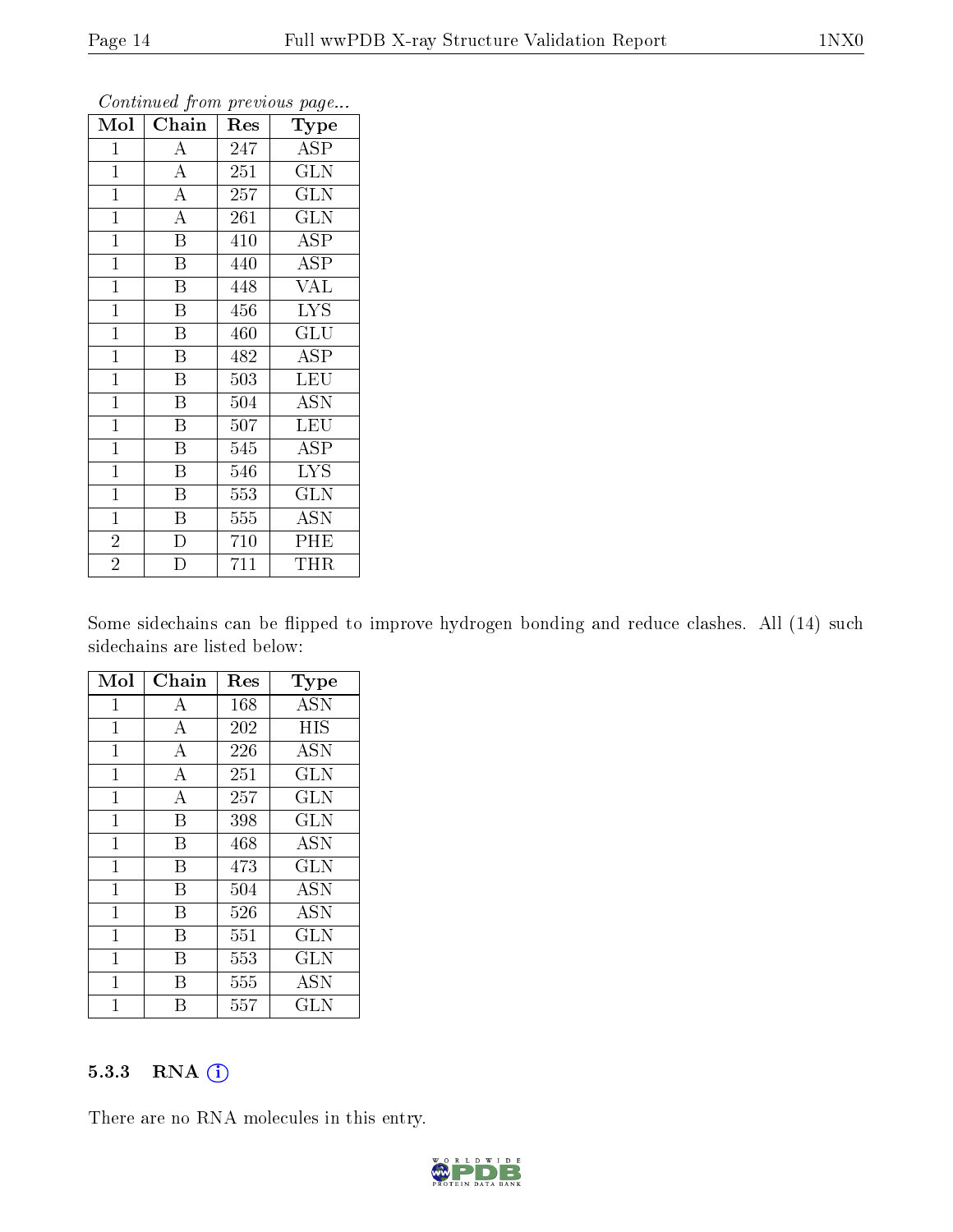#### 5.4 Non-standard residues in protein, DNA, RNA chains (i)

There are no non-standard protein/DNA/RNA residues in this entry.

#### 5.5 Carbohydrates  $(i)$

There are no carbohydrates in this entry.

#### 5.6 Ligand geometry (i)

Of 6 ligands modelled in this entry, 6 are monoatomic - leaving 0 for Mogul analysis.

There are no bond length outliers.

There are no bond angle outliers.

There are no chirality outliers.

There are no torsion outliers.

There are no ring outliers.

No monomer is involved in short contacts.

#### 5.7 [O](https://www.wwpdb.org/validation/2017/XrayValidationReportHelp#nonstandard_residues_and_ligands)ther polymers  $(i)$

There are no such residues in this entry.

#### 5.8 Polymer linkage issues  $(i)$

There are no chain breaks in this entry.